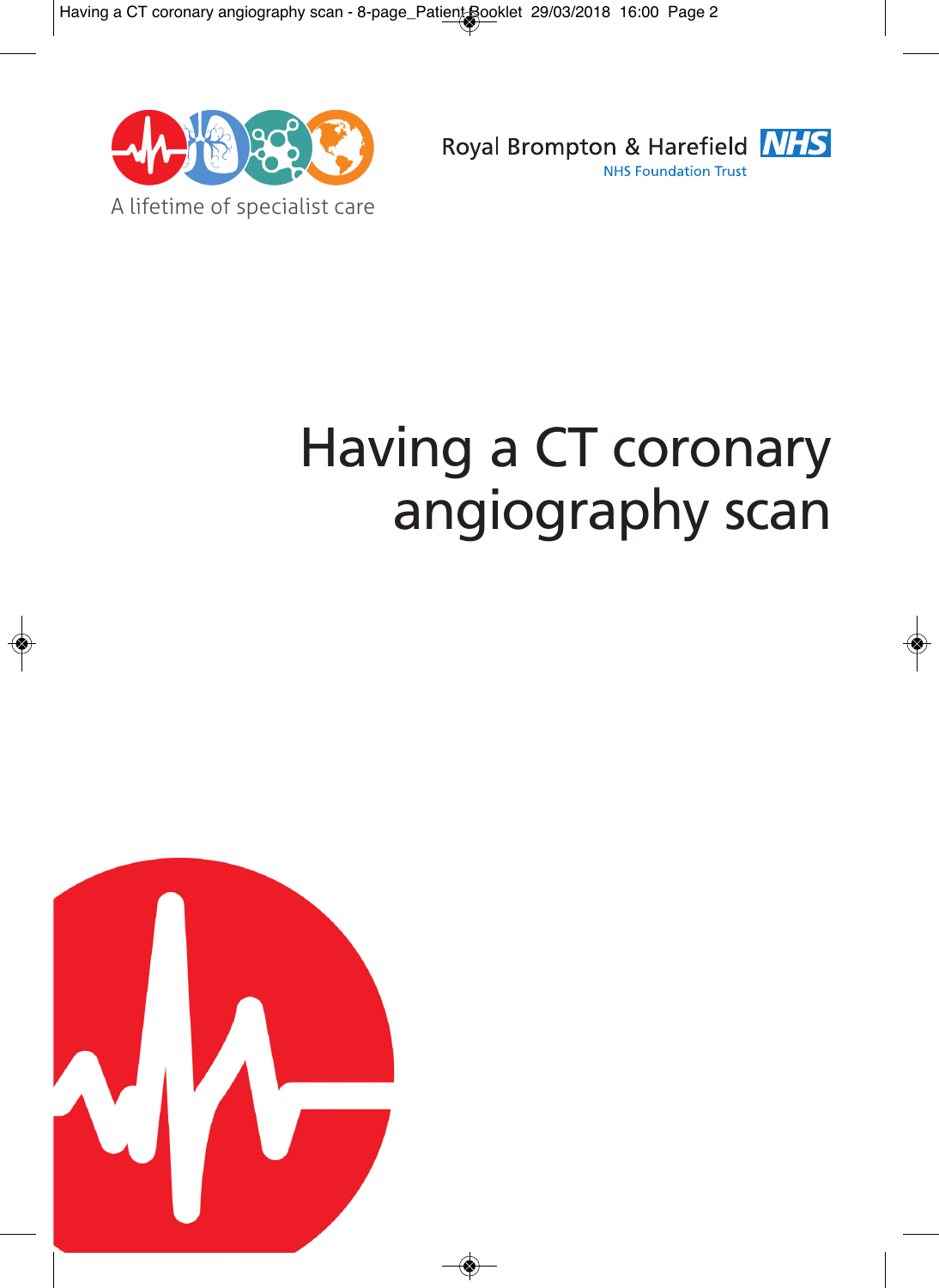# **Contents**

| What is a CT coronary angiography scan? | 3              |
|-----------------------------------------|----------------|
| What are the benefits?                  | 3              |
| Are there any alternatives?             | 3              |
| What happens if I don't have the scan?  | 3              |
| How is a CT scan carried out?           | $\overline{4}$ |
| After the scan?                         | $\overline{4}$ |
| Female patients                         | 5              |
| If you have diabetes                    | 5              |
| <b>Medicines</b>                        | 5              |
| Is there any risk from the radiation?   | 5              |
| Consent (agreement)                     | 6              |
| Results of the scan                     | 6              |
| Contacts and cancellations              | 6              |
| Where is the CT scanner?                | 7              |

*This leaflet gives general information about a CT coronary angiography scan. It does not replace the need for personal advice from a healthcare professional. Please ask your hospital doctor, nurse or radiographer if you have any questions.*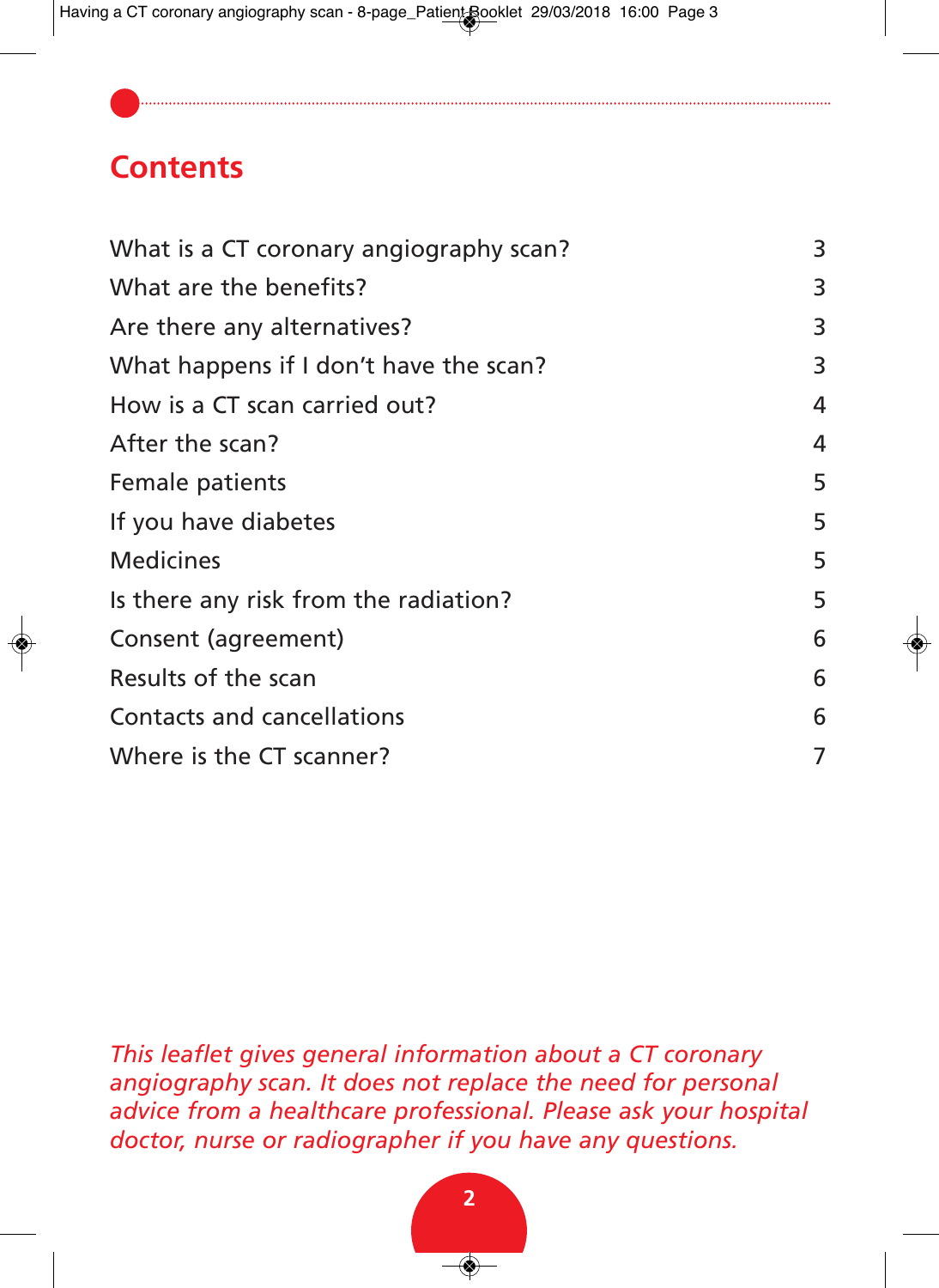# **What is a CT coronary angiography scan?**

A CT (computerised tomography) scan is a special X-ray test that allows us to take detailed images of the body. A CT coronary angiography scan takes pictures of your heart and coronary arteries (the vessels that supply the heart with blood and oxygen). This allows us to see any narrowing or blockage of the arteries around your heart.

# **What are the benefits?**

The results of the scan will help your doctor diagnose any health problems you have been experiencing and decide on further treatment for you.

A CT coronary angiography is non-invasive, so there is less risk of complications than other tests.

# **Are there any alternatives?**

Other tests, including MRI (magnetic resonance imaging) and echo scans, give information on how well your heart is functioning, but only a CT coronary angiography scan gives us enough information about the structure of your heart.

# **What happens if I don't have the scan?**

Your doctor may not have all the information needed to make a diagnosis. This may affect the type of treatment he or she can suggest for you.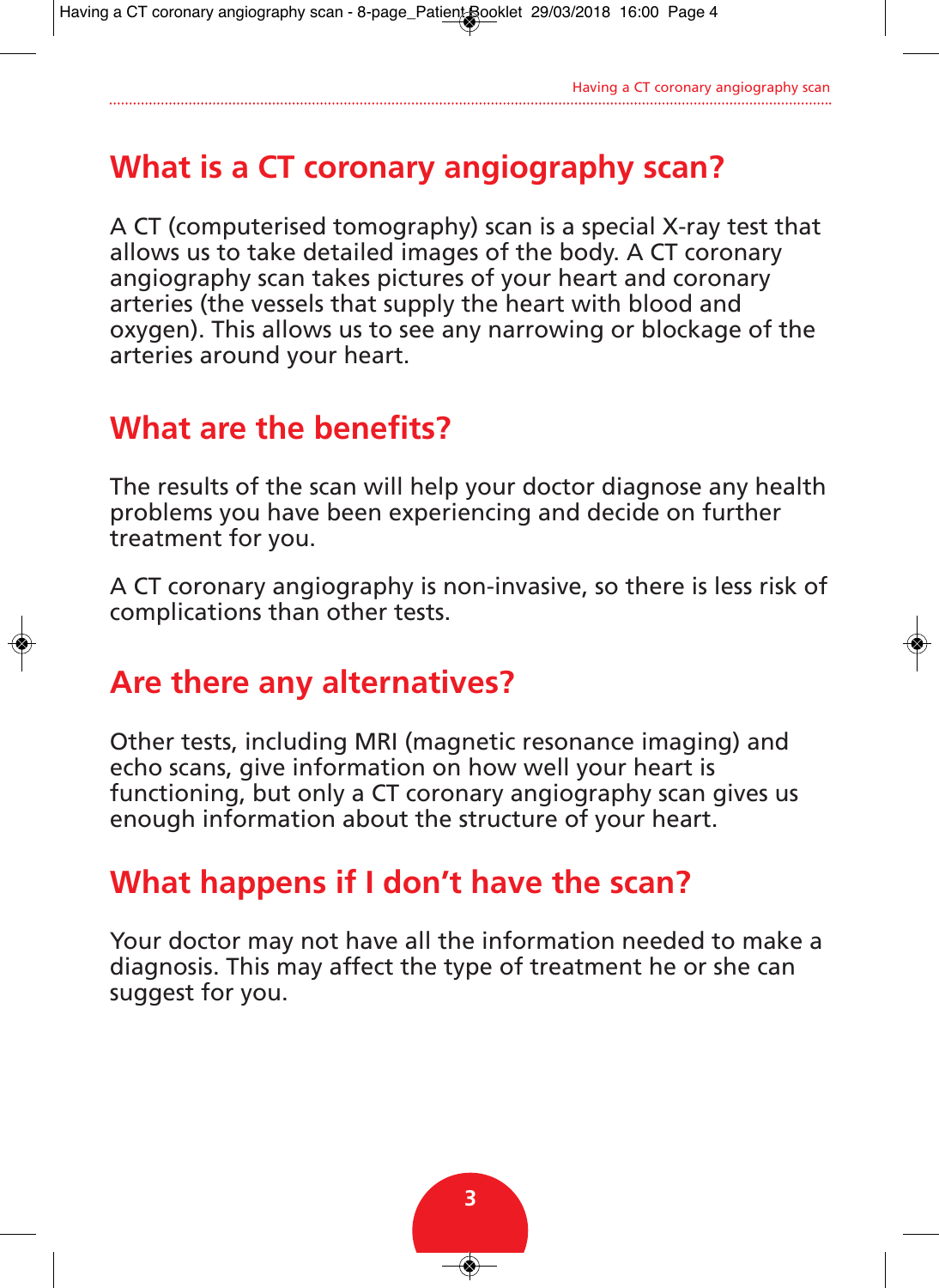# **How is a CT scan carried out?**

A radiographer will ask you to lie on a bed that will move through the scanner. A radiographer is a healthcare professional who uses images to diagnose and treat medical conditions and diseases. You will be able to talk to the radiographer through a microphone during the scan. He/she will place electrodes (small sticky patches connected to leads) on your chest. The electrodes are connected to a monitor that records the rhythm and electrical activity of your heart.

The radiographer can then trigger the scanner to take a picture at a certain point during your heartbeat. This gives us highquality pictures of your heart and arteries.

A special dye is then injected into a small vein in your arm so that we can see your heart and arteries clearly.

It can be difficult for us to get a clear picture if your heart is beating too quickly. We will check your heart rate when you arrive and, if it is faster than the ideal rate, we may give you some medication to slow it down. This may be in the form of a tablet or an injection, and can take up to an hour to work. As soon as your heart rate is beating at the right pace, we will do the scan.

To help us get a clear picture of your heart, we will ask you to hold your breath for a few seconds during the scan. We will discuss this with you before your scan so you know exactly what to do.

The scan takes around 15 minutes. However, you may be with us for over an hour if we have to give you medication as described above.

# **After the scan**

The medication can make you a little drowsy for up to a few hours after the scan. Please avoid driving or cycling to or from your appointment. It is also a good idea to ask someone to come with you to the appointment.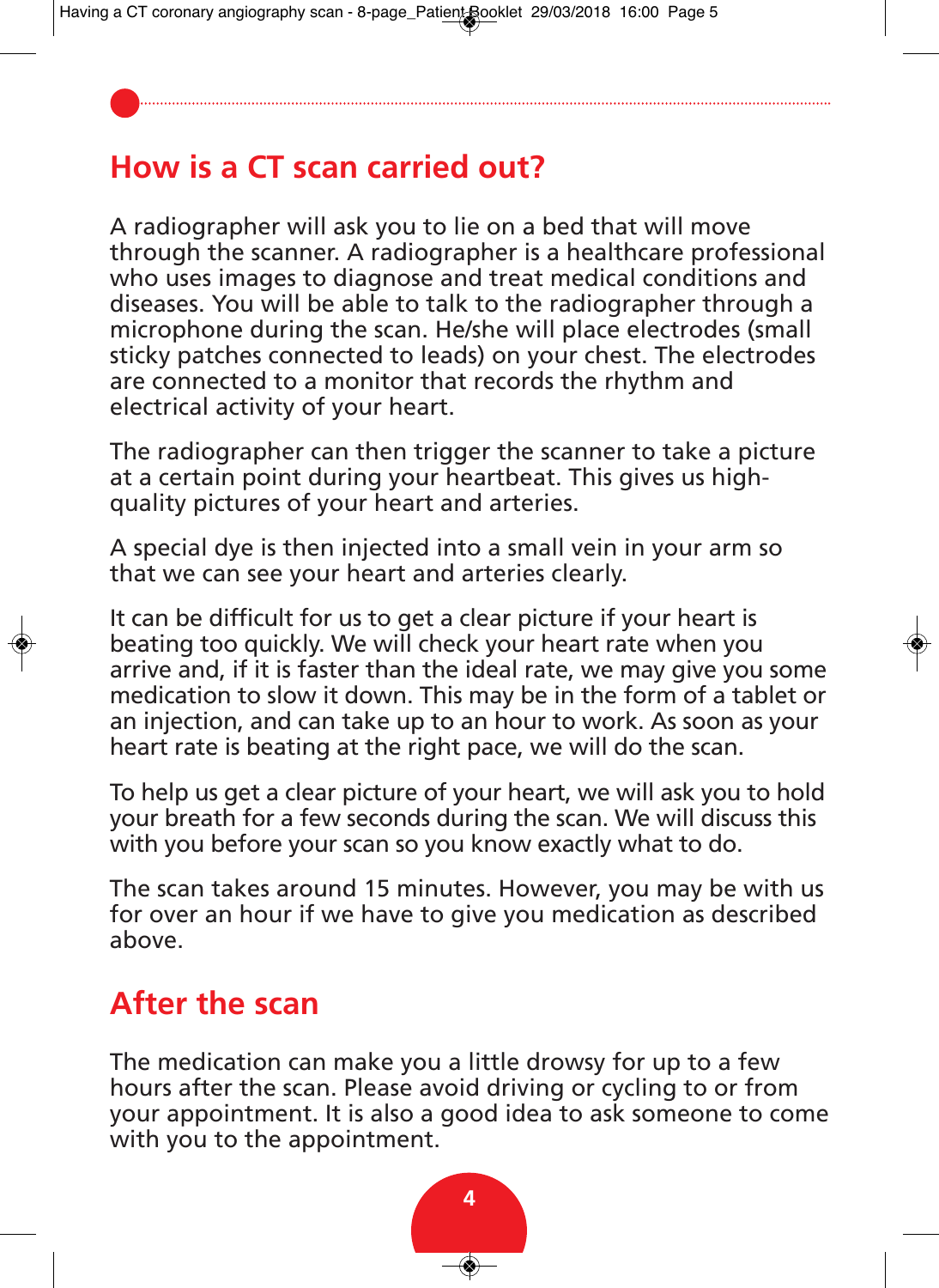# **Female patients**

If you are pregnant, or think you may be pregnant, please tell us before the scan. We need to know whether you may be pregnant because the scan involves radiation.

If you are having a scan of your pelvis, you must have the scan in the 10 days from the beginning of your last menstrual cycle. This minimises the chance of having the scan during pregnancy. If your menstrual cycle changes, please contact us to change your appointment date.

# **If you have diabetes**

You do not need to change your diet or treatment. Please contact the CT scanning department if you are taking metformin.

# **Medicines**

Please continue to take your medicines as normal. If you would like more information about the medication we may give you during your scan, please contact your hospital doctor or nurse, or speak to the radiographer before your appointment.

# **Is there any risk from the radiation?**

The amount of radiation used in this scan is kept to a minimum. We believe that the benefits of the scan far outweigh the risk to your health. If you have any concerns about this, please contact the imaging department and a radiographer will call you back and answer your questions.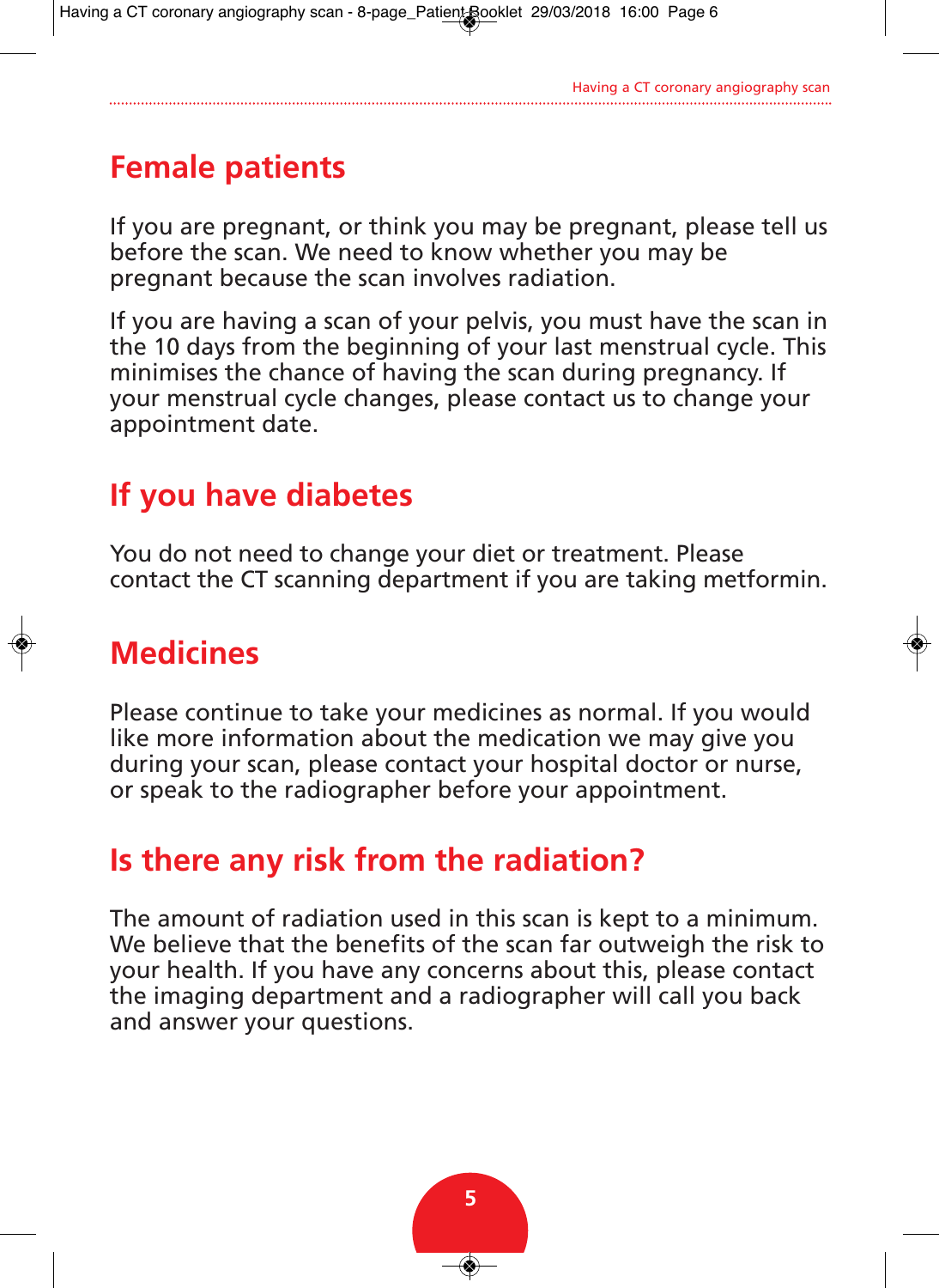# **Consent (agreement)**

We aim to make sure that every patient is fully informed of the risks and benefits of a procedure or treatment. As you are having a complex CT scan, we will ask you to sign a consent form. This records your agreement to have the scan. Please ask if you have any questions about the risks and benefits of the scan.

#### **Results of the scan**

The results of your scan will not be available immediately. They will be sent to the doctor who is looking after you in hospital, who will discuss the results with you at your next clinic appointment, or over the phone if necessary.

# **Contacts and cancellations**

Please contact us if you have any questions about the scan. If you are unable to attend your appointment for any reason, please let us know in advance. We can then give your appointment time to another patient and arrange a new appointment for you.

**Harefield Hospital** 01895 828 582

**Royal Brompton Hospital** 020 7351 8220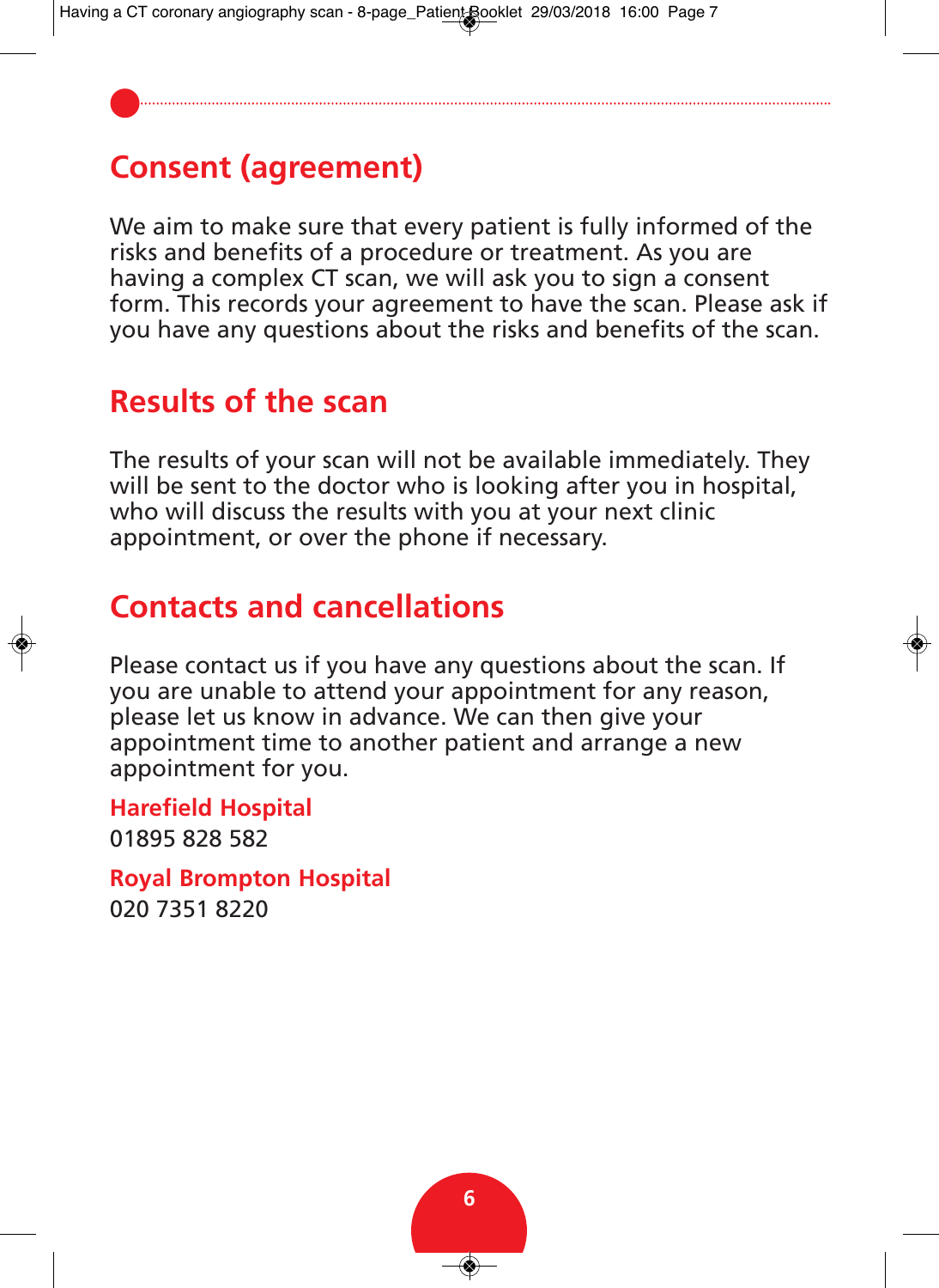# **Where is the CT scanner?**

#### **Harefield Hospital**

There are two scanners at Harefield Hospital. Both are on the ground floor in the main hospital building. Please report to the main reception desk in the X-ray department and you will be directed to the appropriate scanner.

You can see a map of Harefield Hospital on our website here: **www.rbht.nhs.uk/about/locations/harefield-map**

#### **Royal Brompton Hospital**

There are two CT scanners at the hospital. Please check your appointment letter to make sure you go to the correct scanner:

- Fulham Wing / South Block in the basement, or
- Sydney Street, Level 3, X-ray department.

You can see a map of Royal Brompton Hospital on our website here: **www.rbht.nhs.uk/about/locations/brompton-map**

If you have concerns about any aspect of the service you have received in hospital and feel unable to talk to those people responsible for your care, call the Patient Advice and Liaison Service (PALS) on:

- Royal Brompton Hospital 020 7349 7715
- Harefield Hospital 01895 826 572

You can also email pals@rbht.nhs.uk. This is a confidential service.